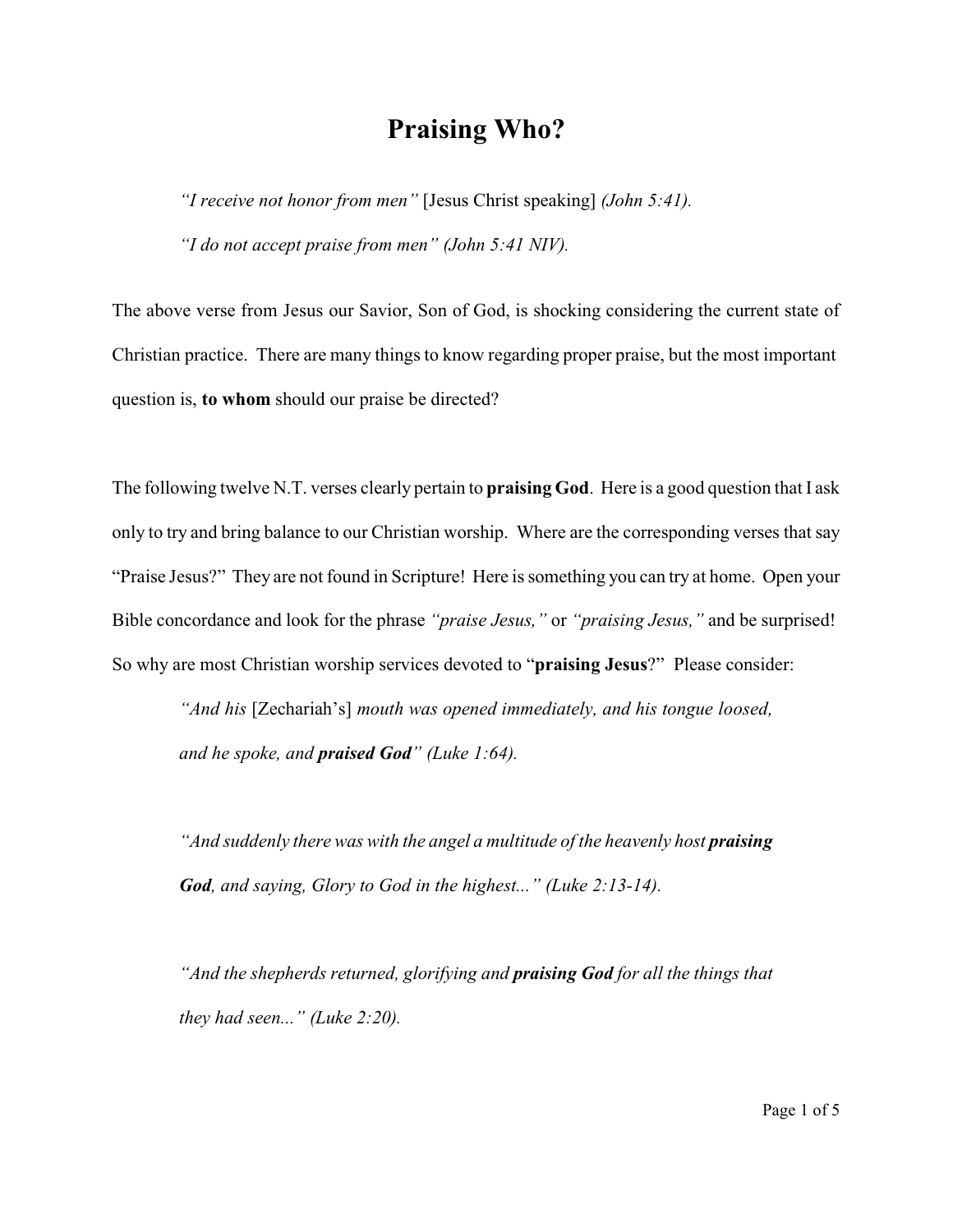*"And immediately he received his sight, and followed him glorifying God: and all the people, when they saw it, gave praise unto God" (Luke 18:43).* Note: They were **praising God** in the presence of Jesus.

*"...the whole multitude of the disciples began to rejoice and praise God with a loud voice for all the mighty works that they had seen; Saying...glory in the highest" (Luke 19:37-38).* Again, **praising God** in the presence of Jesus. *"*[The disciples] *were continually in the temple, praising and blessing God" (Luke 24:53).*

*"Then again called they the man that was blind, and said unto him, Give God the praise" (John 9:24).*

*"And they* [the Apostles]*, continuing daily with one accord in the temple...Praising God" (Acts 2:46-47).*

*"And he* [the lame man] *leaping up stood, and walked, and entered with them into the temple, walking and leaping, and praising God" (Acts 3:8).*

*"And all the people saw him walking and praising God" (Acts 3:9).*

*"By him* [Jesus] *therefore let us offer the sacrifice of praise to God*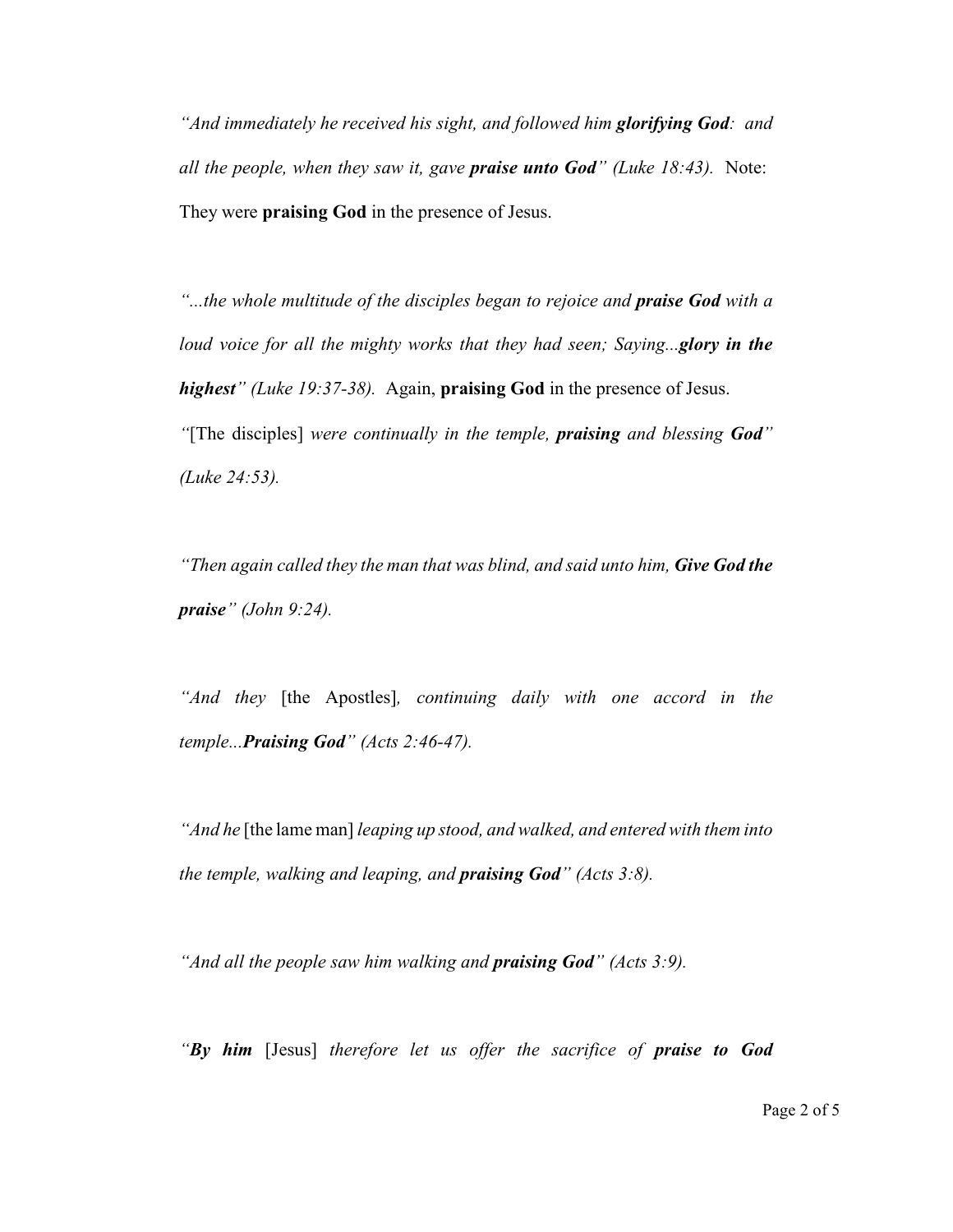*continually...giving thanks to his name" (Hebrews 13:15).*

*"And a voice came out of the throne, saying, Praise our God, all ye his servants, and ye that fear him, both small and great...Alleluia: for the Lord God omnipotent reigneth" (Rev. 19:5-6).*

The following verses from Paul, written to two gentile churches, tell us what he believed should be the content of a true Christian worship service.

*"Speak to one another with psalms, hymns and spiritual songs. Sing and make music in your heart to the Lord, Always giving thanks to God the Father for everything, in the name of our Lord Jesus Christ" (Eph. 5:19-20 NIV).*

*"Let the words of Christ dwell in you richly as you teach and admonish one another with all wisdom, and as you sing psalms, hymns and spiritual songs with gratitude in your hearts to God. And whatever you do, whether in word or deed, do it all in the name of the Lord Jesus, giving thanks to God the Father through him" (Col. 3:16-17).*

Yes, our Lord Jesus Christ receives high praise in Revelation chapter five, but the verses picture a scene in **heaven**, not a Christian worship service. And yes, Hebrews 1:6 says, *"And let all the angels of God worship him* [Jesus]*."* However, we are not angels but men! There is not one verse in the Bible that commands anyone, angels or men, to worship Jesus **as God**!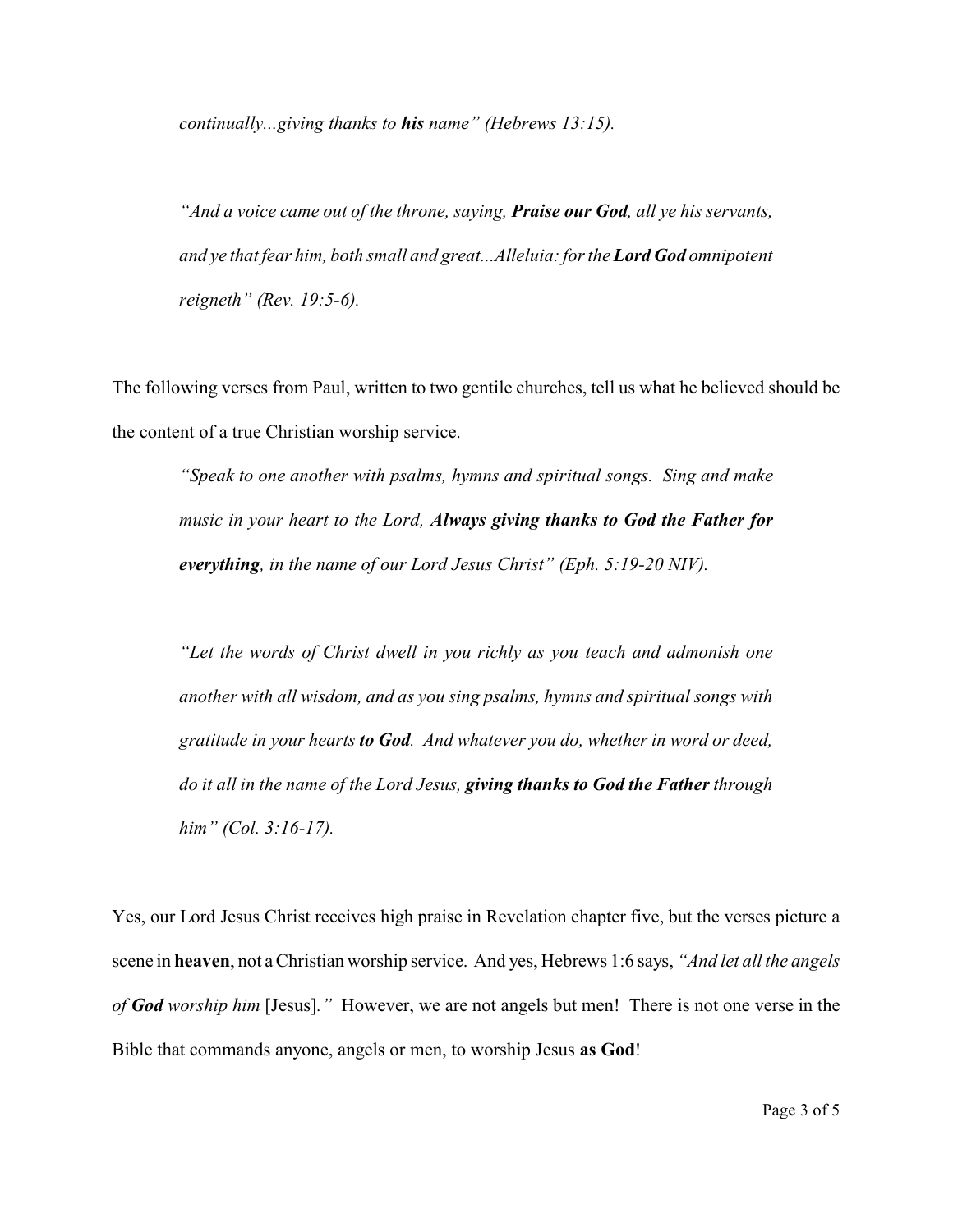## **The stones would cry out**

It is believed by some, that at the time when Jesus rode into Jerusalem on a colt in what is called his *"triumphal entry,"* he said to those who asked him to rebuke his disciples for their emotional display, if they do not **praise me** *"the stones would immediately cry out."* However, a closer look at the accounts of this event, given by all four Gospel writers, proves that this is not the case. Consider Luke's account:

*"And when he was come nigh, even now at the descent of the mount of Olives, the whole multitude of the disciples began to rejoice and praise God* [not Jesus] *with a loud voice for all the mighty works that they had seen; Saying, Blessed be the King that cometh in the name of the Lord: peace in heaven, and glory in the highest" (Luke 19:37-38).*

The word *"Blessed"* in the above verse is the Greek word *"eulogeo" (Strongs #2127)* and its primary meaning is *"to speak well of, i.e. to bless (thank or invoke a benediction upon, prosper)."* It can also mean *"praise"* but its meaning is determined by the context of the usage. Look at the word *"Hosanna,"* used by the other three Gospel writers in their accounts *(Matt. 21:9, 15; Mark 11:9, 10; John 12:13).* This is a Hebrew word meaning, *"Save, we pray" (Cruden's)* or *"Oh Save!" (Strongs #5614).* It is similar to the modern expression, *"God save the king (or queen)!"*

So we conclude that, although there was a degree of honoring Jesus, as there rightly should be, primarily the disciples were praising God and invoking His blessings upon their Messiah, Jesus. Look again at Luke's words: *"The disciples began to rejoice and praise God...Blessed be the King*